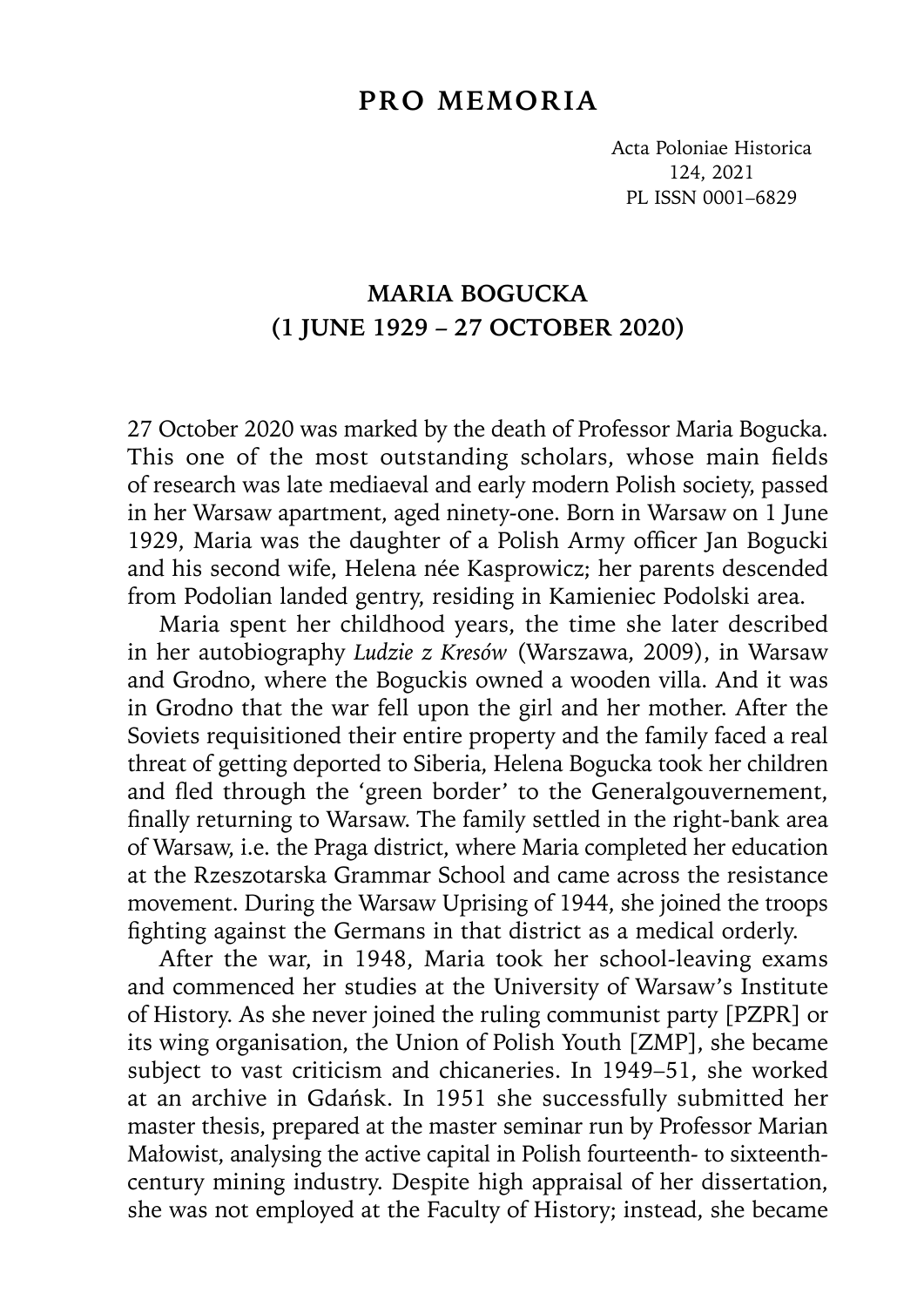a research assistant with the Institute of History, Polish Academy of Sciences [IH PAN], from 1 November 1953, and worked there for the following several decades (until 2004). It was with the Institute that she proceeded with her career as a research scholar. She was granted a doctoral degree in 1956, based on a monograph *Gdańskie rzemiosło tekstylne od połowy XVI do połowy XVII wieku* [Gdańsk Textile Craftsmanship between the Middle of the Sixteenth Century and the Middle of the Seventeenth Century]. The postdoctoral dissertation entitled *Gdańsk jako ośrodek produkcyjny od XIV do połowy XVII wieku* [Gdańsk as a Manufacture Centre between the Fourteenth and the Middle of the Seventeenth Century] contributed to her habilitation, received in 1961. Ten years later, she obtained the position of professor at the Institute of History of the Polish Academy of Sciences (based on her study on Gdańsk's foreign trade in the former half of the twelfth century). In 1981, she became a full professor in the humanities.

Since 1976, for nearly thirty years, Professor Maria Bogucka managed the IH PAN's Research Group for Old Polish and Enlightenment Culture (later known as the Department of Modern History).

Maria Bogucka has over 1,300 dissertations, scholarly articles and reviews to her credit, including several dozen books, many of which were published in English, French, or German. The span of her research interests is so extensive that it is not easy to describe her extremely rich scientific output concisely. At the start of her career, she researched into economic history, focusing on production, trade, and monetary and bill-of-exchange transactions in modern Gdańsk, and on the position of Gdańsk in the Baltic trade. This led her to focus on the history of trade and commercial exchange in European history and to co-author the first Polish-language history of Holland.<sup>1</sup>

Another field of her interest became the transitions of social structures, particularly the bourgeoisie, in the early modern era and the role of Polish cities in Europe at that time. This led to the studies proposing definitions of 'capital city' and 'metropolis', showing the position of the bourgeois in Old Polish society, and to original propositions of typology of cities and towns. Bogucka considered these phenomena in a general European context and sought their origins in the Middle Ages.2

<sup>&</sup>lt;sup>1</sup> Jan Balicki and Maria Bogucka, *Historia Holandii* (Wrocław 1976<sup>1</sup>), 465.

<sup>2</sup> See, i.a., Maria Bogucka, 'Kultura mieszczaństwa warszawskiego w okresie renesansu i baroku', in Józef Kazimierski *et al*. (eds), *Kultura Warszawy* (Warszawa,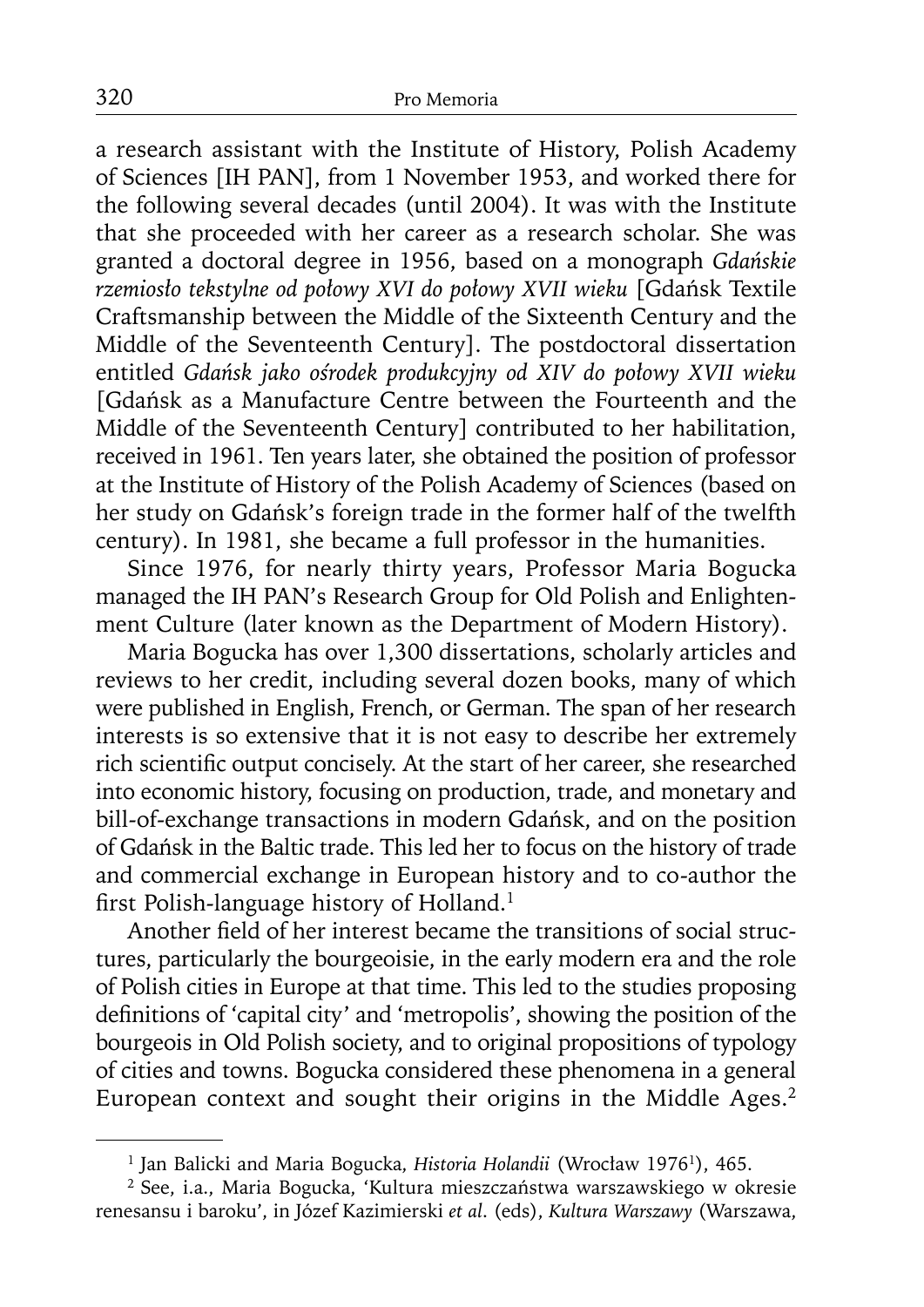In cultural studies, Maria Bogucka proposed in the 1970s a new research current by formulating, among other aspects, the issue of gesture as a token of affiliation with a defined social group. She disseminated in Poland the problems of 'everyday life', analysed the social mentalities and the relationships between men and women in the sixteenth to the eighteenth centuries. Her detailed studies were crowned by a historiographic work on Polish culture 'since the beginning of time' until the year 1989 (*Kultura-Naród-Trwanie. Dzieje kultury polskiej od zarania po 1989 r.*), published in 2008. Her theoretical considerations were summarised in *Kategorie i funkcje społeczne kultury w perspektywie historycznej*, a study on the categories and social functions of culture in a historical perspective (2013).3

<sup>1979), 27–54;</sup> also, *ead.* and Henryk Samsonowicz, *Dzieje miast i mieszczaństwa w Polsce przedrozbiorowej* (Wrocław, 1986), 321–588; as well as, *ead.* and Maria J. Kwiatkowska, Marek Kwiatkowski, Władysław Tomkiewicz, and Andrzej Zahorski, 'Warszawa w latach 1526–1795', in Stefan Kieniewicz (ed.), *Dzieje Warszawy*, ii (Warszawa, 1984), 9–133, 177–180, 241–4; also, *ead. et al*., *Historia Gdańska*, ii, ed. by Edmund Cieślak (Gdańsk, 1982), 176–259, 445–585, 658–85, 773–7; *ead.*, 'Między stolicą, miastem rezydencjonalnym i metropolią. Rozwój Warszawy w XVI– XVIII w.', *Rocznik Warszawski*, xxii (1992), 119–29; *ead.*, 'Model kariery mieszczańskiej w Gdańsku w drugiej poł. XV w. Rudolf Feldstete jako fundator potęgi rodziny', in Roman Czaja and Janusz Tandecki (eds), *Studia nad dziejami miast i mieszczaństwa w średniowieczu* (Toruń, 1996), 257–66; *ead.*, 'Miasta a władza centralna w Polsce i w Europie wczesnonowożytnej (XVI–XVIII w.)' (Warszawa, 2001; Series: Wydział I Nauk Społecznych PAN, *Rozprawy. Historia*, 4, 47); also, *ead.*, 'Miejsce mieszczanina w społeczeństwie szlacheckim. Atrakcyjność wzorców życia szlacheckiego w Polsce XVII wieku', in Andrzej Wyczański (ed.), *Społeczeństwo staropolskie. Studia i szkice*, i (Warszawa, 1976), 185–230; *ead.*, 'Miasta Europy Środkowej w XVI–XVII w. Problemy rozwoju', *Roczniki Dziejów Społecznych i Gospodarczych*, xlii (1981), 5–24.

<sup>3</sup> As far as gesture is concerned, see Maria Bogucka, 'Gest w kulturze staropolskiej', *Odrodzenie i Reformacja w Polsce*, xxvi (1981), 5–18; *ead.*, 'Le geste dans la vie religieuse, familiale, sociale, publique et politique de la noblesse polonaise aux XVI<sup>e</sup>, XVII<sup>e</sup> et XVIII<sup>e</sup> siècles', Revue d'Histoire Moderne et Contemporaine, xxx, 1 (1983), 3–15; *ead.*, 'Le geste dans la vie des nobles polonais aux temps modernes. Tradition médiévale ou ritualisation de la structure sociale?', in Alicja Karłowska- -Kamzowa (ed.), *Bretagne-Pologne. La tradition médiévale aux temps modernes* (Poznań, 1996), 71–8. For everyday life realities, see Maria Bogucka, *Życie codzienne w Gdańsku. Wiek XVI–XVII* (Warszawa, 1967); *ead.*, *Żyć w dawnym Gdańsku* (Warszawa, 1997); *ead.*, 'Controversies about Everyday Life. Profile of Research and Definition', Acta Poloniae Historica, 85 (2002), 5-16; ead., 'Everyday Life: Discussions and the Definition', *Vana Tallin*, xiii, 17 (2002), 63–74. The position of women in society: Maria Bogucka, 'Rodzina w polskim mieście XVI–XVII wieku: wprowadzenie w problematykę',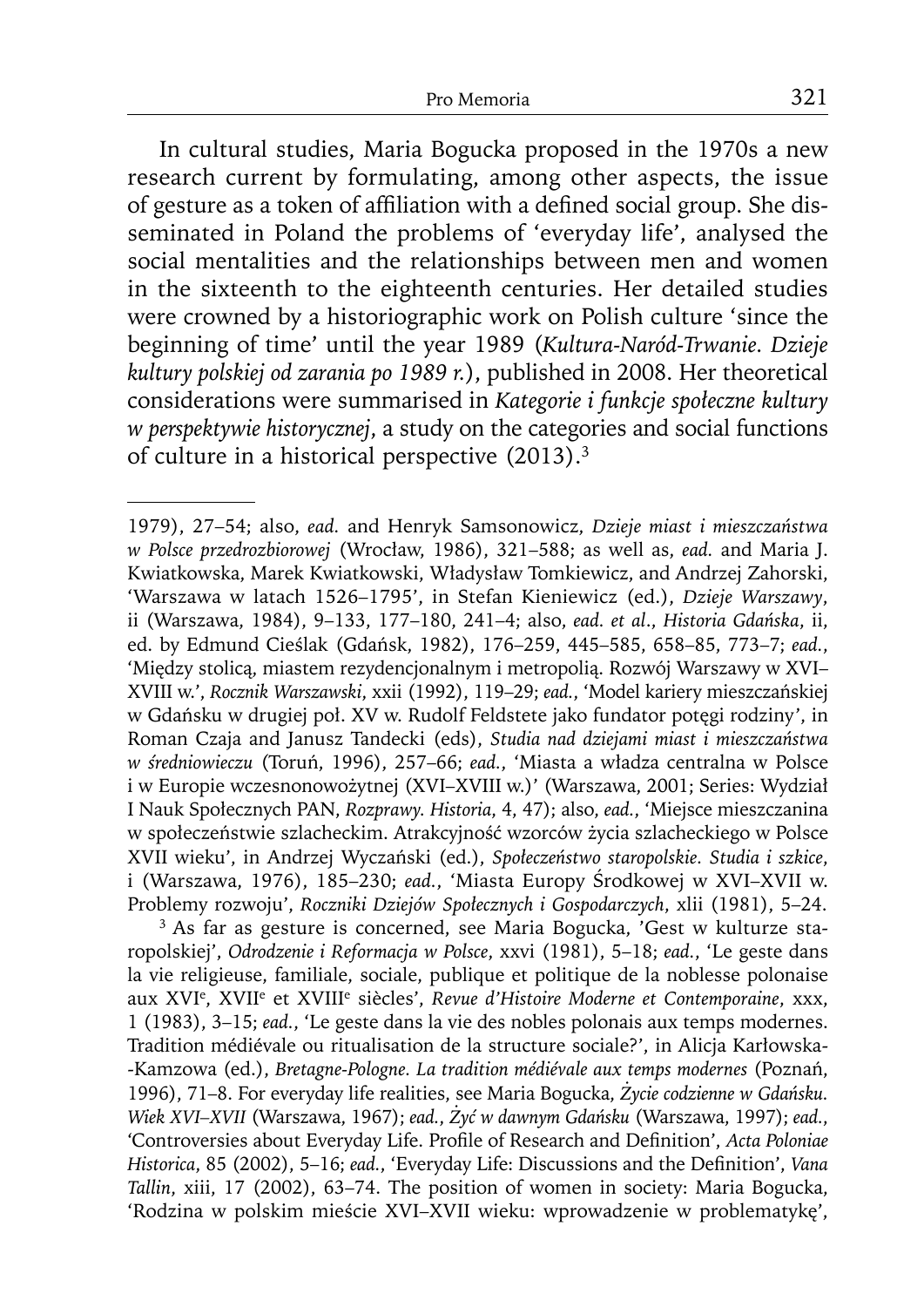Important in Professor Bogucka's scholarly output is also a series of interesting popular-science biographies of outstanding rulers (of both sexes): Bona Sforza d'Aragona, Anna Jagiellon, Casimir IV Jagiellon, and Maria Stuart.<sup>4</sup> She also published her original poetry (two volumes of 'selected poems', 2016 and 2018). Her last scholarly dissertation, entitled *Mizoginia* [Misogyny], was issued in 2018.

Regardless of her out-of-the-ordinary academic achievement, let us add that Professor Bogucka was among the most involved and proactive contributors to scientific life at home and abroad. As the organiser of three consecutive International Baltic Conference editions (Warsaw, 1971; Szczecin, 1974; Elbląg, 1975), she contributed to the setting up of the International Association for the History of European Northern Seas. When serving as Secretary to its Organisational Committee, in 1971–4, she made the Association enable cooperation between historians from East and West Germany, and numerous international contacts were established. In 1974–94 Bogucka was a member of the Association's Scientific Bureau; in 1972–81, she presided the Commission for European Northern Seas at the Historical Sciences Committee. In 1988, she became a member of the Netherlands Institute for Advanced Studies in Humanities and Social Sciences in Wassenaar (NIAS).

Since 1976, Professor Bogucka was a member of the International Committee for the History of Towns, including as its Deputy Chair in 1986–94. Between 1976 and 2012, she was a member of the Polish Academy of Sciences' Committee for Historical Research. In 1994, she was elected as a member of the PAN's Historical Sciences Committee (for the 1984–6 term), and in 2006 joined the Ethics Committee at the Academy's Presidium. She moreover chaired the Popularisation Committee at the Central Board of the Polish Historical Society in 1967–73 and ran the Board's Maritime Committee. Her other memberships

*Przegląd Historyczny*, lxxiv, 3 (1983), 495–507; *ead.*, *Białogłowa w dawnej Polsce. Kobieta w społeczeństwie polskim XVI–XVIII w. na tle porównawczym* (Warszawa, 1998); *ead.*, 'Women and Culture in Poland in Early Modern Times', *Acta Poloniae Historica*, 80 (1999), 61–97; *ead.*, 'Marriage in Early Modern Poland', *Acta Poloniae Historica*, 81 (2000), 51–78; *ead.*, *Women in Early Modern Society Against the European Background*  (Aldershoot, 2003); *ead.*, *Gorsza płeć. Kobieta w dziejach Europy od antyku po wiek XXI*  (Warszawa, 2005).

<sup>4</sup> Maria Bogucka, *Anna Jagiellonka* (Warszawa, 19641, 19942); *ead.*, *Kazimierz Jagiellończyk* (Warszawa, 1970); *ead.*, *Bona Sforza* (Warszawa, 1989); *ead.*, *Maria Stuart* (Warszawa, 1990).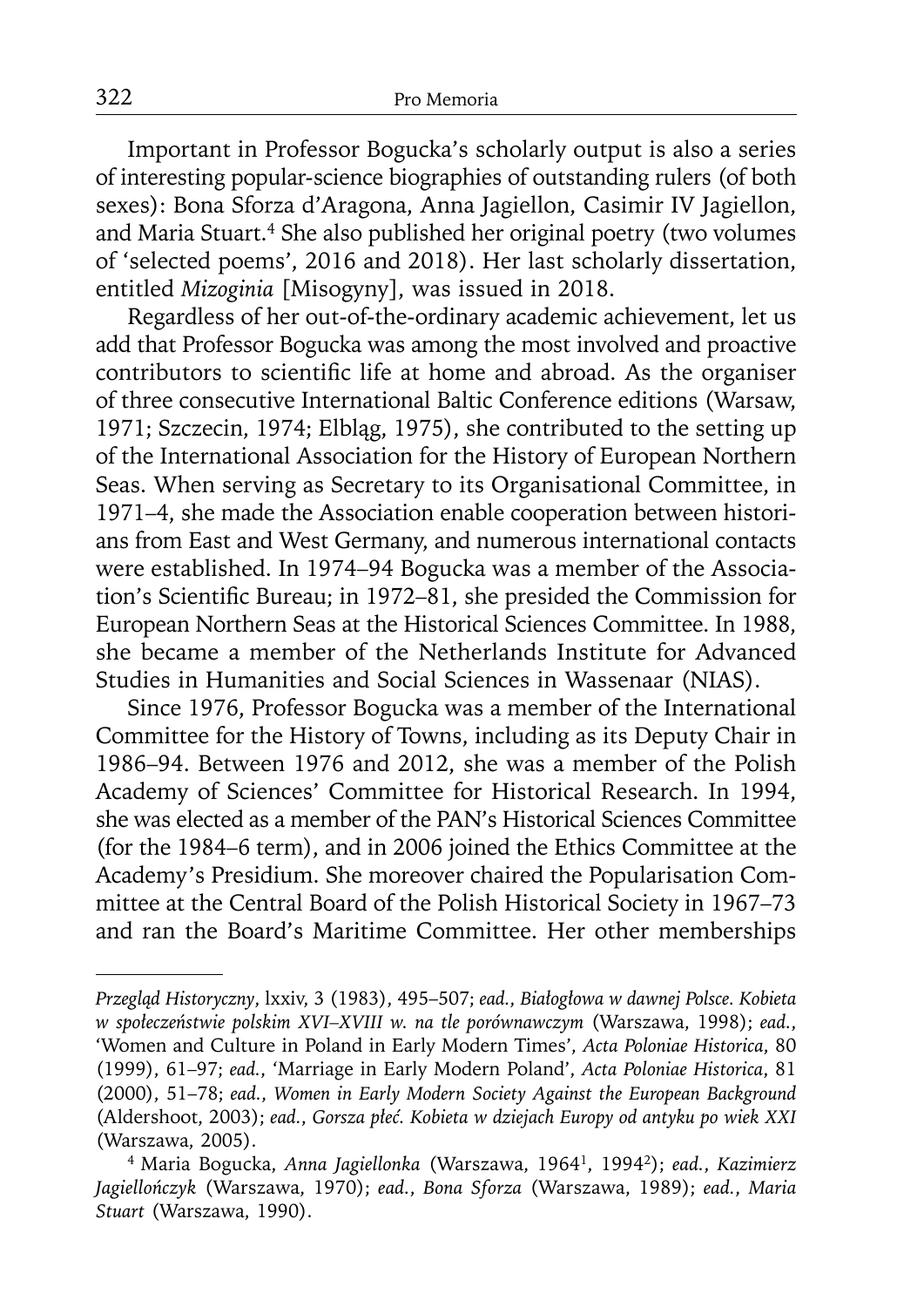included the Polish Academy of Arts and Sciences [PAU], the Warsaw Scientific Society [TNW], and the Polish Writers' Association [SPP]; the Scientific Council at the IH PAN (Vice-Chair in 1978–80) and a peer body with the PAN's Institute of Archaeology and Ethnology.

From 1970 onwards, Maria Bogucka regularly participated in conferences of European economic and cultural scholars held in Prato, Italy. She delivered papers at the International Congresses of Historical Sciences (Bucharest, 1980; Stuttgart, 1985; Madrid, 1990; Montreal, 1995), International Congresses of Economic History (Leningrad, 1970; Copenhagen, 1974; Edinburgh, 1978; Budapest,1982; Bern, 1986; Leuven, 1990; Milan, 1994), Hanseatic Conventions (Leipzig, 1964; Magdeburg, 1965; Schwerin, 1970; Frankfurt, 1972; Erfurt, 1974; Schwerin, 1976; Sellin, 1978; Stade, 1979; Stralsund, 1994), conventions organised by the Österreichische Kommission für Städtegeschichte (Wien, 1974; Salzburg, 1978), by the Polish-Hungarian Commission (Budapest, 1974 and 1976) and Polish-French Commission (Auxerre, 1978), and at a number of other scientific conferences. Altogether, Professor Bogucka presented over a hundred papers at international congresses and conferences.

Maria Bogucka obtained her first foreign scholarship for a research trip to Holland in late 1958/early 1959; she repeatedly travelled to France, enjoying the scholarships from the École des hautes études en sciences sociales and La Maison des sciences de l'homme. She moreover delivered many lectures at European universities – in East and West Germany, Denmark, Sweden, Holland, and Switzerland. Between 1994 and 2010, she was active as a professor at the Faculty of Philology, Aleksander Gieysztor Academy of Humanities in Pułtusk. She tutored four doctoral students and many bachelors and masters.

For more than thirty years (1978 to 2008), Maria Bogucka served as editor-in-chief of the renowned academic magazine *Acta Poloniae Historica*. In 1957, she created the popular-science historical monthly *Mówią Wieki*, which she edited until 1976. In 1978–81, she edited the series 'Studia Maritima'. In 1995, she was appointed member of the Editorial Committee of *Vana Tallin*, an Estonian scholarly periodical. Let us add at this point that since 1978, Prof. Bogucka was part of the Editorial Committee of the *Kwartalnik Historii Kultury Materialnej*  [Quarterly of the History of Material Culture].

Maria Bogucka's extraordinary scientific and organisational activity earned her many prizes, awards and mentions, including the Golden